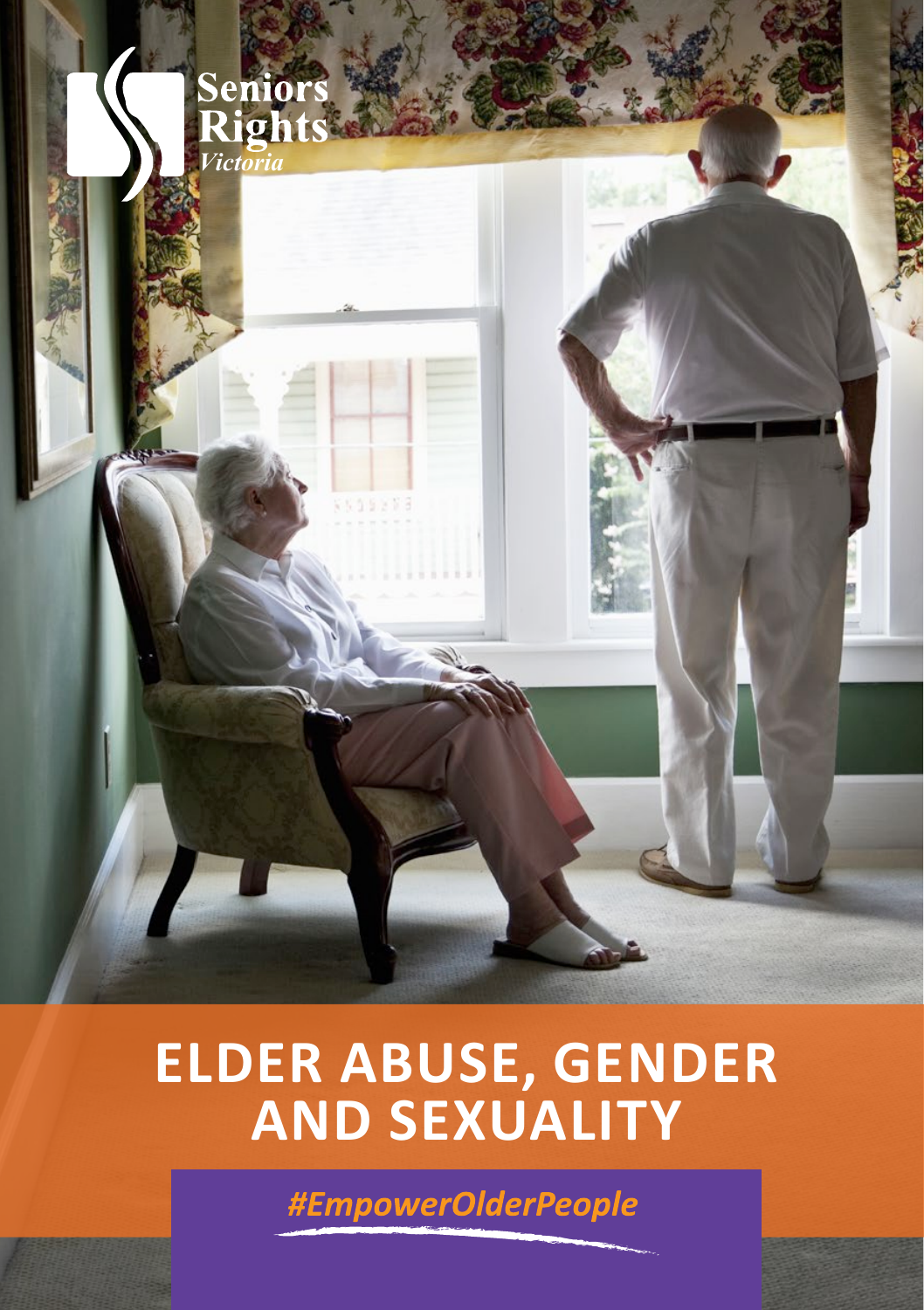

#### **ABOUT SENIORS RIGHTS VICTORIA**

Established in 2008, Seniors Rights Victoria is the key state-wide service dedicated to stopping elder abuse. It is a program of Council on The Ageing Victoria (COTA) and supported by the Victorian Government. Operating under the principle of empowering older people, Seniors Rights Victoria provides information, support, advice, casework and education to help prevent and respond to elder abuse and safeguard older peoples' rights, dignity and independence. Services include a helpline, specialist legal services, short-term support and advocacy for individuals, and professional and community education. Seniors Rights Victoria draws on 10 years of practice to inform elder abuse policy development and law reform, and works to raise awareness of elder abuse.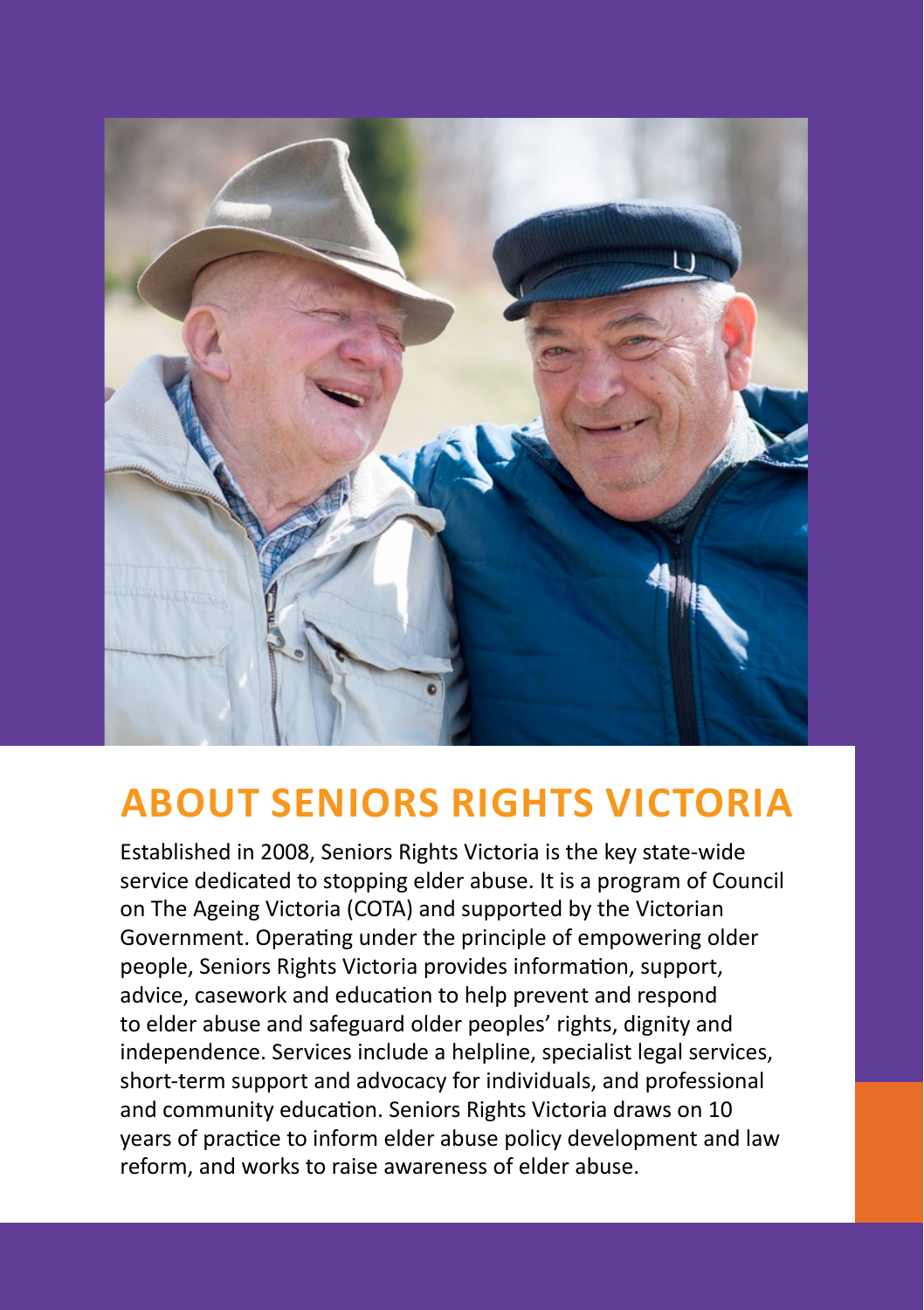# **ELDER ABUSE, GENDER AND SEXUALITY**

*This discussion paper explores the ways gender and sexual identity can affect an individual's experience of elder abuse, mistreatment and disrespect. It also includes a discussion of the often under recognised crime of sexual assault of older women.* 

As Australia's population ages and the number of older people increases, elder abuse is expected to become a larger problem, affecting an increasing number of the population.

Elder abuse is any form of violence or mistreatment that causes harm to an older person, and occurs within a relationship of trust. Elder abuse can include acts of psychological, financial, physical and sexual abuse, as well as neglect. Some older people may describe this type of behaviour as disrespect or mistreatment, rather than abuse or violence. Elder abuse can happen in many contexts, including the home and residential aged care.

Ageism, and the way older people can be marginalised and less valued within society, is considered the underlying social condition that leads to elder abuse. This can lead to intergenerational abuse where an older family member is devalued or seen to be vulnerable and consequently mistreated and taken advantage of by their children, grandchildren or others.

Intergenerational abuse within the family is thought to be the most common form of elder abuse; it accounts for threequarters of the calls to Seniors Rights Victoria, while intimate partner violence accounts for approximately 11 per cent of calls.<sup>1</sup>

An [Elder Abuse Response Toolkit](https://toolkit.seniorsrights.org.au/) is provided on the [Seniors Rights](http://www.seniorsrights.org.au)  [Victoria](http://www.seniorsrights.org.au) website for service providers wanting more information on how to respond.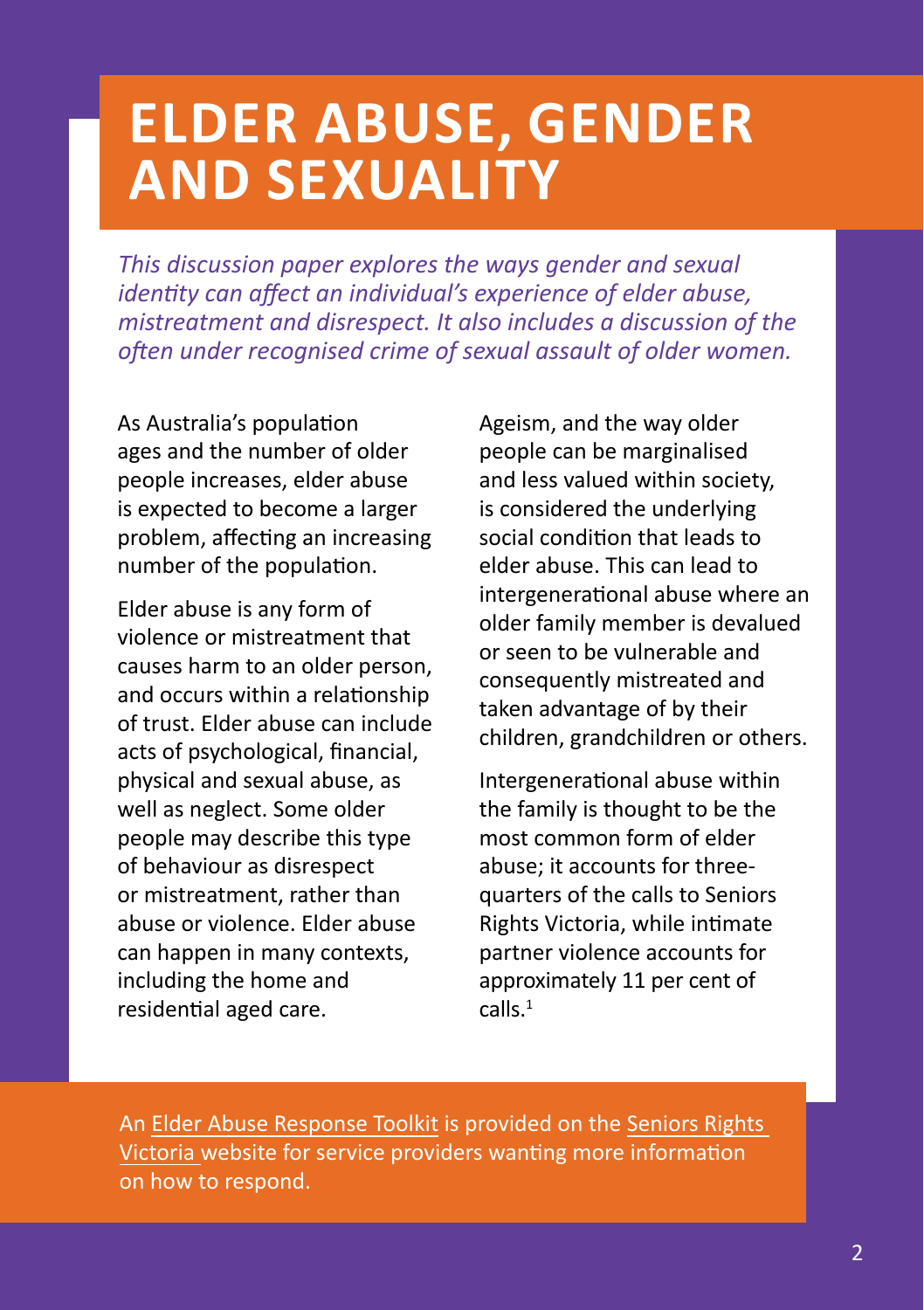#### **WHAT ROLE DOES GENDER PLAY IN ELDER ABUSE?**

While any older person can be a victim of elder abuse, a person's gender or sexual identity and related sexism, homophobia and transphobia may exacerbate their experience of violence. Research indicates women are more often victims of elder abuse than men, and this is disproportionate to the number of older women in the community.<sup>2</sup> Data collected by helplines in Australia indicates that approximately 70 per cent of elder abuse victims are women.<sup>3</sup>



Violence against women is the most common form of family violence, with women more likely than men to experience violence at the hands of their partner or a family member.<sup>4</sup> Gender inequality and the way it is expressed in society has been identified as the social condition underlying violence against women.<sup>5</sup> As older women are subject to both ageism and gender inequality, they may be more likely to experience elder abuse than men.

The number of elder abuse incidents reported (to helplines, services or authorities) may not accurately reflect how often elder abuse is occurring in the community to people of any gender. Older people experiencing abuse may be reluctant to report it for many reasons including:

- dynamics of power and control
- feelings of shame
- feelings of responsibility for the perpetrator's actions
- believing it is a private or family problem
- fear of consequences and retribution
- the desire to protect other family members
- worry about what effect reporting may have on the perpetrator
- not knowing help is available or what rights they have.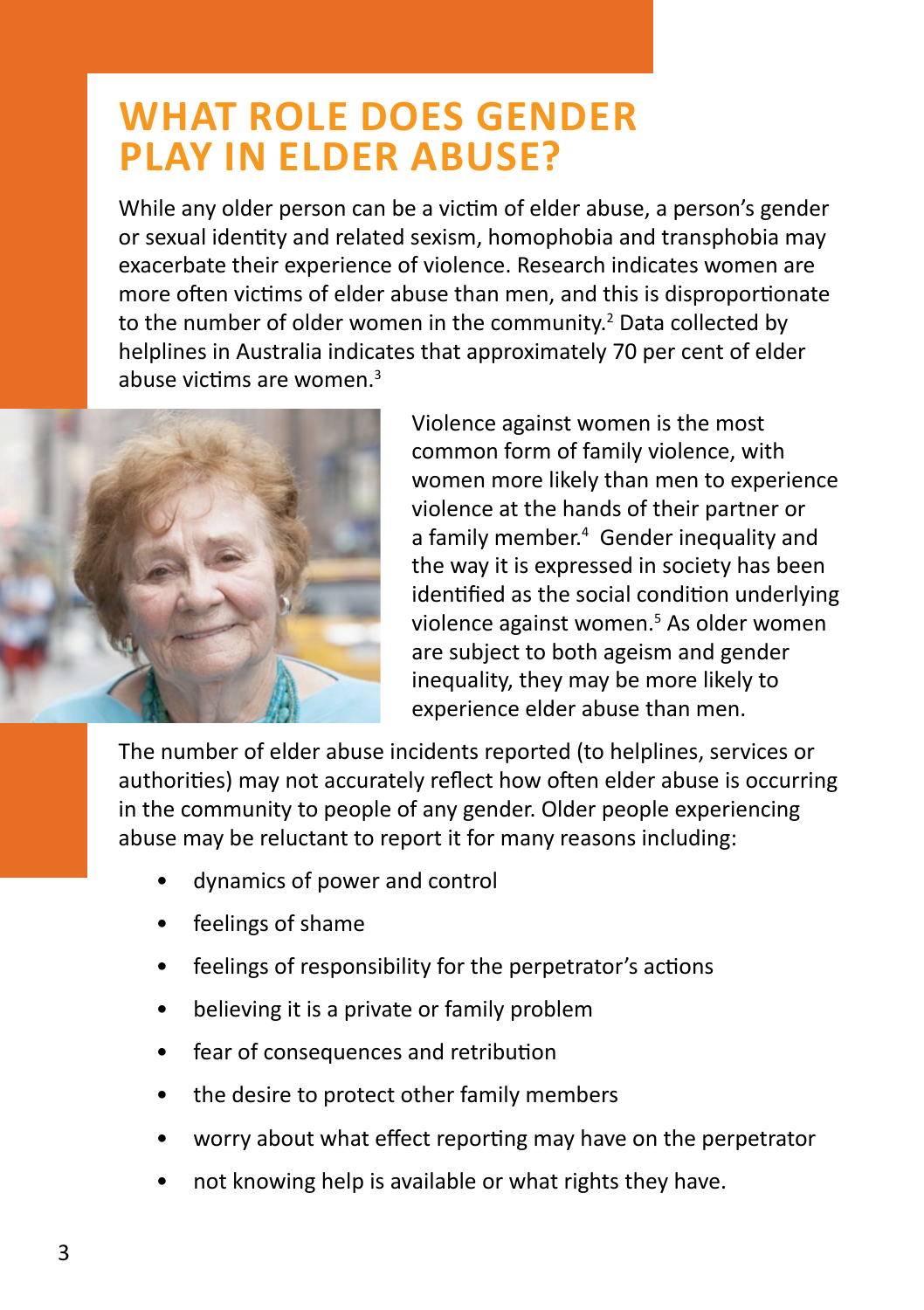While reporting data in Australia suggests elder abuse disproportionately affects women, some research suggests no significant difference in the rates at which older men and women experience abuse, particularly in relation to intergenerational abuse rather than violence perpetrated by a spouse or partner.<sup>6</sup> Future research in Australia needs to provide more accurate prevalence data, and improve our understanding of the interrelationships of gender of victim, perpetrator and type of abuse.

#### **WHAT OTHER PERSONAL ASPECTS PLAY A ROLE?**

Gender is only one of many aspects of a person's identity that may place them at higher risk or shape their experience of violence. Characteristics such as age, ethnicity and cultural identity, disability, language skills, socio-economic status, sexual orientation, gender identity and religion must also be considered when understanding a person's experience of elder abuse or family violence because the interrelation of these aspects of a person's identity can result in a person experiencing overlapping forms of discrimination and marginalisation. There is also some evidence to indicate people who have experienced any type of violence when younger are more likely to be exposed to elder abuse.<sup>7</sup>

People from culturally and linguistically diverse backgrounds may be influenced by their cultural or generational cohorts' attitudes to gender and family responsibilities, which may make them less likely to seek help and more likely to normalise some forms of violence. Additionally, response and services may not be culturally acceptable or available in their preferred language, and some people may be reluctant to seek help if they fear racism or discrimination.

Some people, such as women with a disability, and Aboriginal populations, are subjected to higher levels of violence than other members of the population. The impact of colonisation, dispossession and oppression affects Aboriginal and Torres Strait Islander communities and the way elders are treated or seek help, and requires a response that prioritises cultural recognition and safety. <sup>8</sup>

Further information can be found in *[Free](http://www.vic.gov.au/familyviolence/prevention-strategy.html)  [from Violence: Victoria's](http://www.vic.gov.au/familyviolence/prevention-strategy.html)  [strategy to prevent family](http://www.vic.gov.au/familyviolence/prevention-strategy.html)  [violence and all forms of](http://www.vic.gov.au/familyviolence/prevention-strategy.html)  [violence against women,](http://www.vic.gov.au/familyviolence/prevention-strategy.html)* available on the [Victorian](http://www.vic.gov.au)  [Government](http://www.vic.gov.au) website.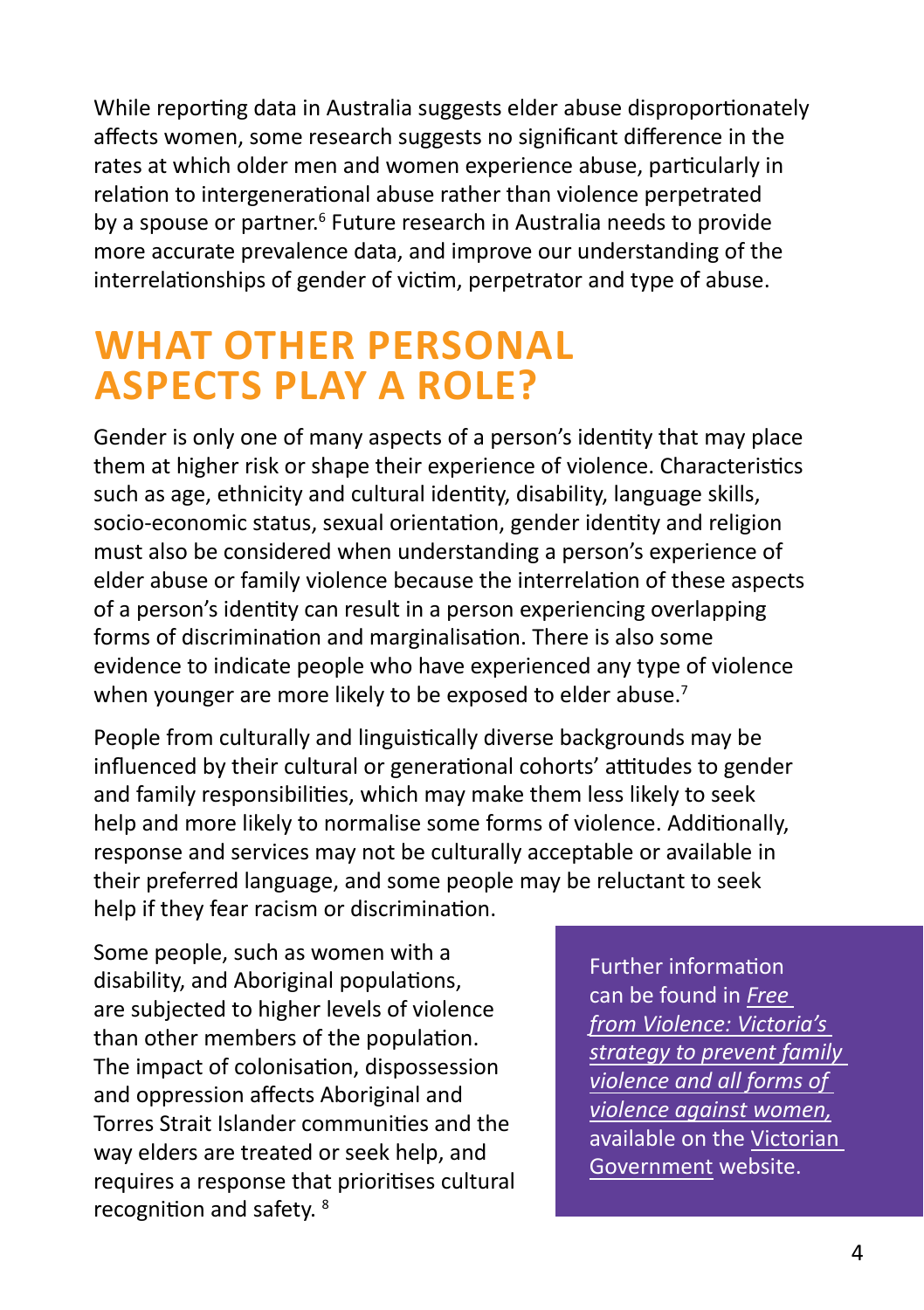

#### **DO OLDER WOMEN EXPERIENCE INTIMATE PARTNER VIOLENCE?**

As well as intergenerational abuse, research suggests that some abuse experienced by older women is intimate partner violence, which can be the continuation of an abusive relationship, the result of a new relationship, or a change in dynamics of an existing relationship.

While older women report lower rates of physical and sexual intimate partner violence than younger women, they experience similar levels of verbal and psychological abuse, and controlling and limiting behaviour.<sup>9</sup> Ageing does not necessarily inhibit perpetrators: while many male perpetrators of intimate partner violence change their behaviours as they age, moving away from physical violence but maintaining or increasing levels of coercion, financial exploitation and verbal threats.<sup>10</sup> older women can experience physical and sexual violence well into later life.

Generational expectations about gender roles and marriage may influence whether older women experiencing abuse feel able to seek help. Older women may not feel comfortable seeking assistance from specialist family violence services that focus on younger women and children, while sometimes service providers may not be aware of how older age can influence a woman's experience of violence.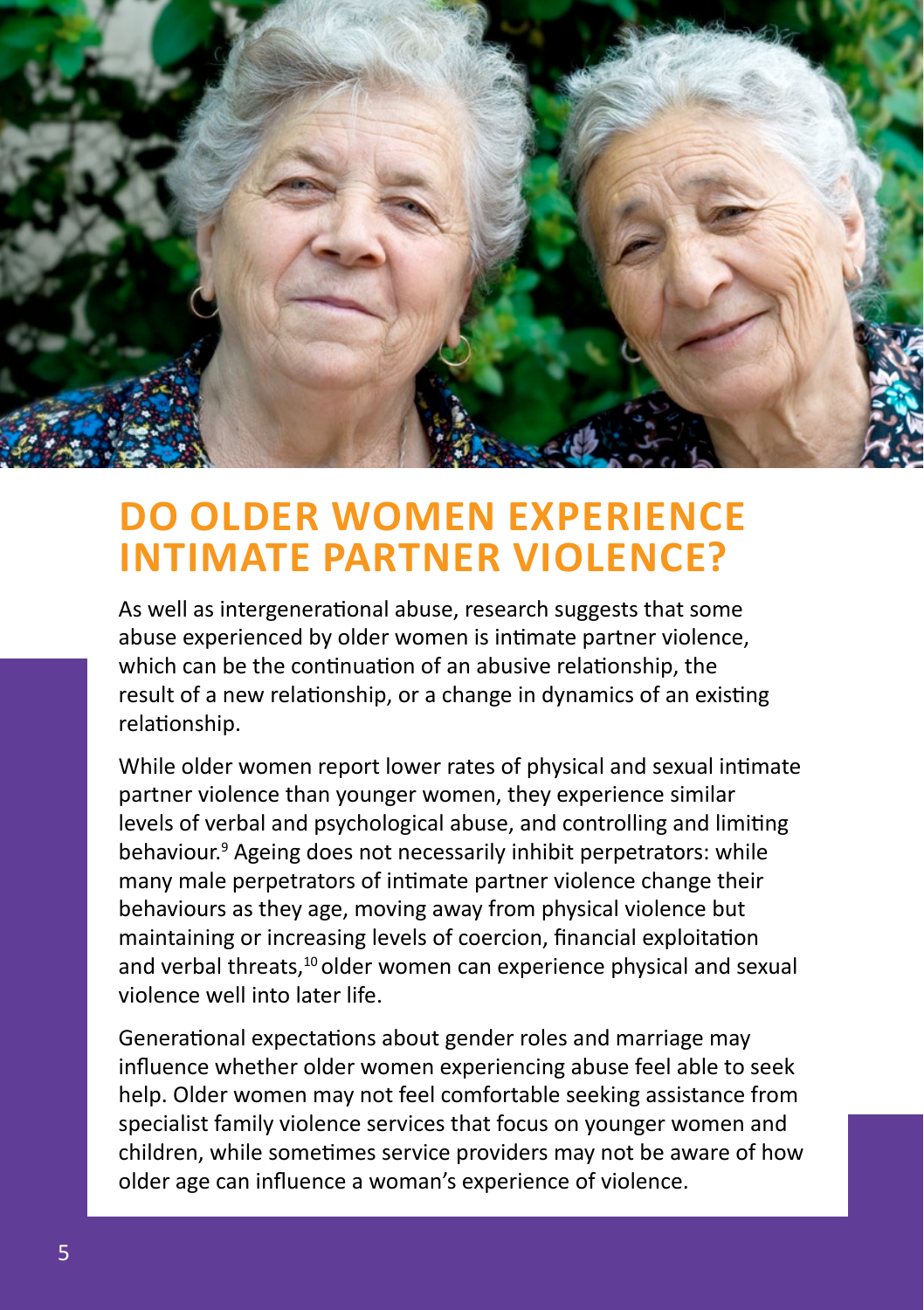### **DO OLDER WOMEN EXPERIENCE SEXUAL ASSAULT?**

Sexual assault of women, particularly older women, often goes unrecognised and underreported. This is partly attributed to ageist attitudes that marginalise older women and frame them as 'sexless'. While reporting within the community is low, mandated reporting processes in Australian aged care settings regarding physical and sexual assault demonstrate that older women do experience sexual assault. In 2015–16, there were 396 reports in Australian aged care settings of alleged or suspected unlawful sexual contact (and 44 reports of unlawful sexual contact alongside unreasonable use of force allegations).<sup>11</sup> The physical effects of sexual assault on older women can be severe, resulting in an increased need for health services, and poorer overall health and life expectancy.<sup>12</sup>

Research in the report Norma's Project suggests there are a number of situational risk factors in care settings (including residential care) that contribute to sexual assault including:

- decreased likelihood of assaults being detected and responded to
- lack of formal follow-up due to lack of mechanisms in place
- barriers to disclosure due to cognitive or communicative impairment, mental illness, physical disability, delays in police investigations; and
- $\bullet$  limitations in the judicial system with regard to 'evidence'.<sup>13</sup>

The onset of dementia can cause sexual disinhibition, sexual demand and hypersexual behaviour and as a result older women can experience sexual assault from their husband or partner with cognitive impairment.

See [Norma's Project: A Research Study into the Sexual Assault](https://www.latrobe.edu.au/__data/assets/%20pdf_file/0011/585290/ARCSHS-Normas-Project-Report.pdf)  [of Older Women in Australia](https://www.latrobe.edu.au/__data/assets/%20pdf_file/0011/585290/ARCSHS-Normas-Project-Report.pdf) by the [Australian Research](https://www.latrobe.edu.au/arcshs)  [Centre in Sex, Health and Society](https://www.latrobe.edu.au/arcshs) for more information.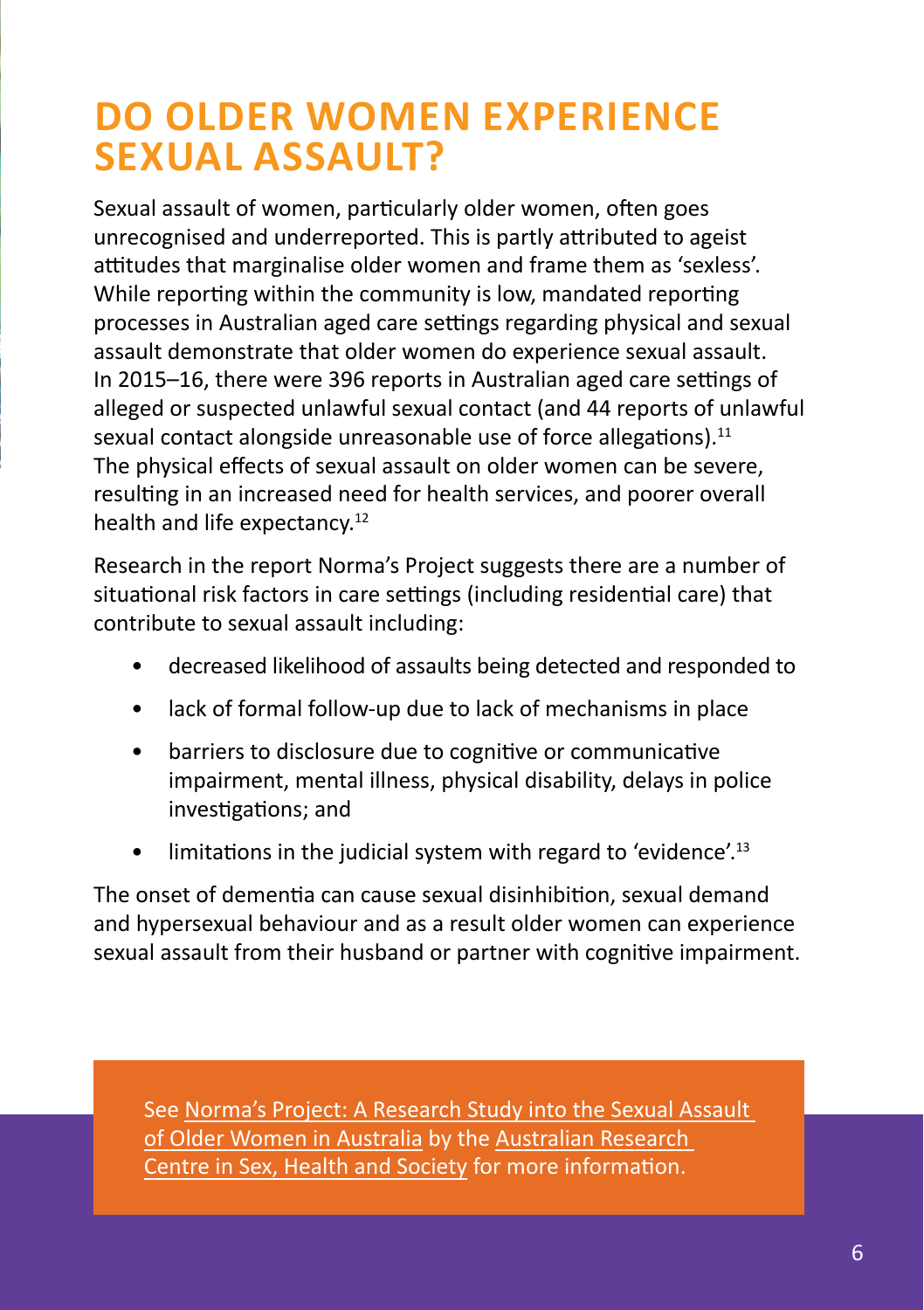

#### **HOW DOES ELDER ABUSE AFFECT OLDER MEN?**

Approximately one-third of Seniors Rights Victoria clients who experience elder abuse are men, however, it is thought that the abuse of older men is underreported. Stereotypes such as the man being the provider and protector of the family, and social and cultural norms that require men to show strength and resilience can dissuade men from acknowledging, seeking help or reporting abuse. Even when men do report abuse, there are not always adequate services to support them. While older women can seek support through family violence services and crisis accommodation, many of these are women-only services so these options are not always open to older men experiencing abuse, or to trans and gender diverse people.

Social isolation can increase a person's vulnerability to abuse and research has shown that older men are more likely to be socially isolated than older women.<sup>14</sup> Isolated people may not have supportive friends and family to turn to, or they may be abused by the people they depend on for care.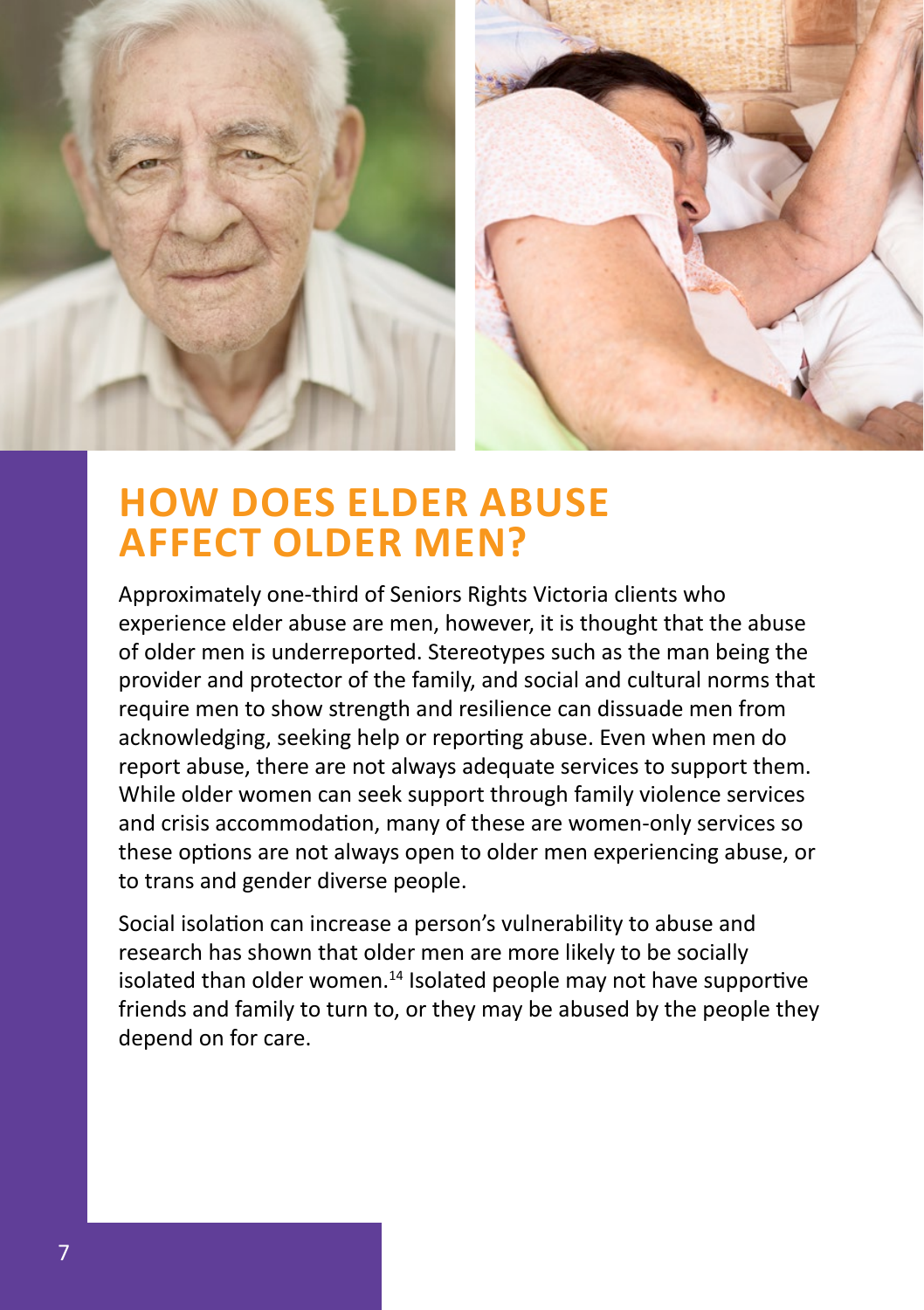

#### **DO LGBTI OLDER PEOPLE EXPERIENCE ELDER ABUSE?**

Lesbian, gay, bisexual, trans and gender diverse and intersex (LGBTI) older people experience the same risk factors for abuse as the wider population. In addition, the Royal Commission found that LGBTI communities experience unique forms of family violence, and can be negatively affected by the way family, friends, professionals and service providers treat them on the basis of their sex, gender identity and sexuality.

Because of prevailing attitudes of heteronormativity and histories of experiences of discrimination, criminalisation and abuse, some older LGBTI Australians continue to hide or modify their sexuality or affirmed gender identity in order to avoid upsetting family members, carers, service providers or others who may hold homophobic or transphobic views.15 The possibility of facing discrimination and harassment when help-seeking, or when accessing aged care and other health services, may also lead to people hiding this part of their identity or remaining silent about the ways they are being treated.

Some older LGBTI people may be estranged from family and friends who do not respect or acknowledge their gender identity or sexuality, and this can lead to high rates of social isolation or a lack of support, increasingly vulnerability to abuse. As older LGBTI people age or develop disabilities, their capacity to assert themselves with family can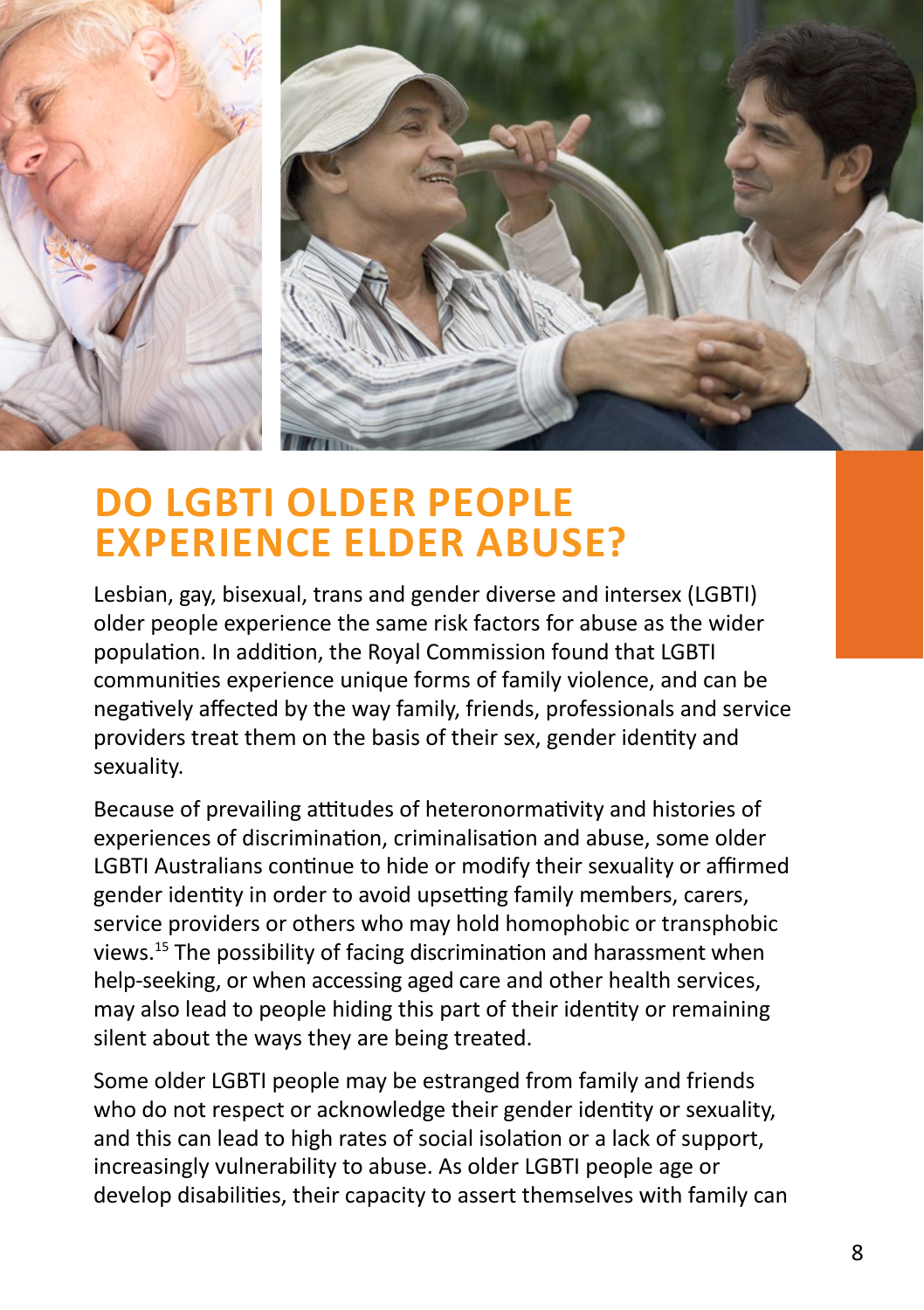be diminished; this can result in family members restricting the older person's gender expression and not allowing them to be their affirmed gender, or to maintain their chosen relationships or friendships.16 The strong community links that some older LGBTI people have, however, can be a source of support.

## **CONCLUSION**

Gender inequality and power imbalances between men and women are not as prominent a driver of elder abuse as they are of intimate partner violence. However, an individual's gender identity and sexual orientation will influence their experience of violence, their familial relationships, their help-seeking behaviours and the services available to them. Little research has been undertaken of the gender of perpetrators of intergenerational abuse, and how this might influence behaviours and outcomes. It is clear that further research needs to be done on the ways gender of both the victim and the perpetrator can affect situations of elder abuse.

# **USEFUL RESOURCES**

If you or someone you know is experiencing elder abuse, contact the Seniors Rights Victoria free and confidential helpline on 1300 368 821. If you are in immediate danger, contact emergency services on 000.

| <b>Seniors Rights Victoria</b>                    | 1300 368 821 |
|---------------------------------------------------|--------------|
| <b>Switchboard</b>                                | 1800 184 527 |
| <b>Safe Steps Family Violence Response Centre</b> | 1800 015 188 |
| <b>Men's Referral Service</b>                     | 1300 766 491 |
| <b>Victims of Crime Helpline</b>                  | 1800 819 817 |

Seniors Rights Victoria also has a number of resources for older people, including help sheets and guides for future planning, and tip sheets for service providers. They can be accessed at [seniorsrights.org.au](http://www.seniorsrights.org.au)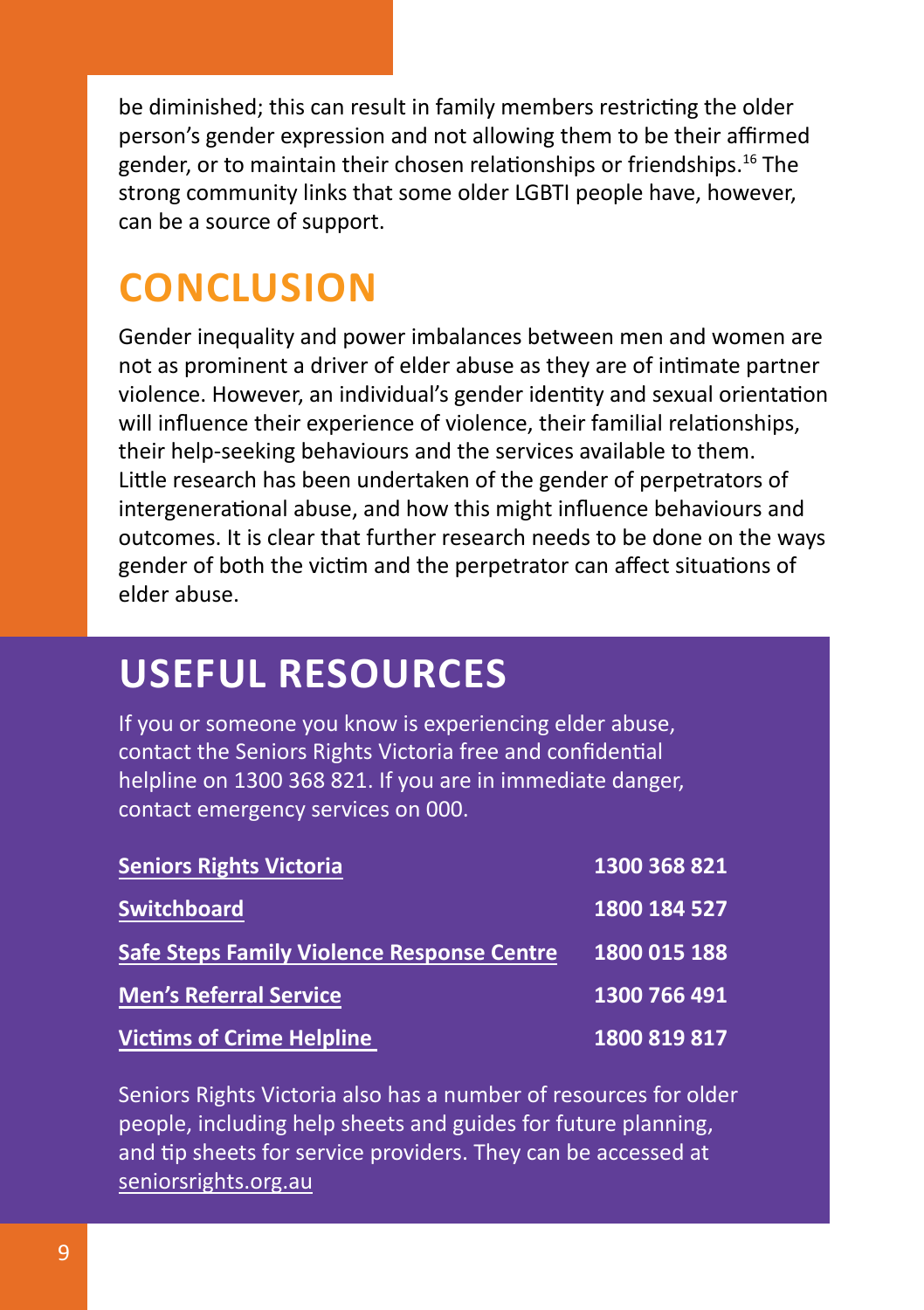## **ENDNOTES**

- 1 National Ageing Research Institute (NARI) in partnership with Seniors Rights Victoria (SRV) (2015) Profile of elder abuse in Victoria.
- 2 NARI and SRV (2015) op.cit.; Ruijia Chen and Xin Qi Dong (2017) Risk factors of Elder Abuse in Elder Abuse: Research, Practice and Policy, Springer, 93–107; Simone Lacher, Albert Wettstein, Olover Senn, Thomas Rosemann, Susann Hasler (2016) Types of abuse and risk factors associated with elder abuse, *Swiss Medical Weekly,* 146, w14273; Naughton et al. (2010) Abuse and Neglect of Older People in Ireland, National Centre for the Protection of Older People.
- 3 NARI and SRV (2015) op. cit.; Ceallaigh Spike (2015) The EAPU Helpline: Results of an investigation of five years of call data, Elder Abuse Prevention Unit, Queensland; NSW Elder Abuse Helpline and Resource Unit (2016) Annual Report 2015–2016, NSW EAHRU.
- 4 ibid.
- 5 Our Watch, Australia's National Research Organisation for Women's Safety (ANROWS) and VicHealth (2015) Change the Story: A shared framework for the primary prevention of violence against women and their children in Australia.
- 6 Yongjie Yon, Christopher Mikton, Zachary Gassoumis and Kathleen Wilber (2017) Elder abuse prevalence in community settings: a systematic review and meta-analysis, *Lancet Global Health,* 5, e147–56; Mark Johannesen and Dina LoGiudice (2013) Elder abuse: a systematic review of risk factors in community-dwelling elders, *Age and Ageing, 42 (3), 292–298.*
- 7 Heidi Stökl, Charlotte Watts and Bridget Penhale (2012) Intimate Partner Violence Against Older Women in Germany, *Journal of Interpersonal Violence,* 27(13):2545–64.
- 8 Mick Gooda, Aboriginal and Torres Strait Islander Social Justice Commissioner, Address to the 2012 AAG Elder Abuse and Neglect Conference, Alice Springs.
- 9 Cailin Crockett, Bonnie Brandl and Firoza Chic Dabby (2015) Survivors in the Margins: the invisibility of violence against older women, *Journal of Elder Abuse and Neglect,* 27 (4–5), 291–302; Heidi Stökl and Bridget Penhale (2015) Intimate partner violence and its association with physical and mental health symptoms among older women in Germany, *Journal of Interpersonal Violence,* 30 (17), 3089–3111.
- 10 Crockett et al. ibid.
- 11 Commonwealth of Australia, Department of Health (2016) 2015–16 Report on the Operation of the Aged Care Act 1997.
- 12 Crockett et al. op. cit.
- 13 Rosemary Mann, Philomena Horsley, Catherine Barrett and Jean Tinney, Norma's Project, Australian Research Centre in Sex, Health and Society, 2014.
- 14 Brian Beach and Sally-Marie Bamford (2014) Isolation: the emerging crisis for older men, Report for Independent Age, UK.
- 15 Catherine Barrett (2016) Submission to Australian Law Reform Commission Inquiry into Elder Abuse.
- 16 ibid.